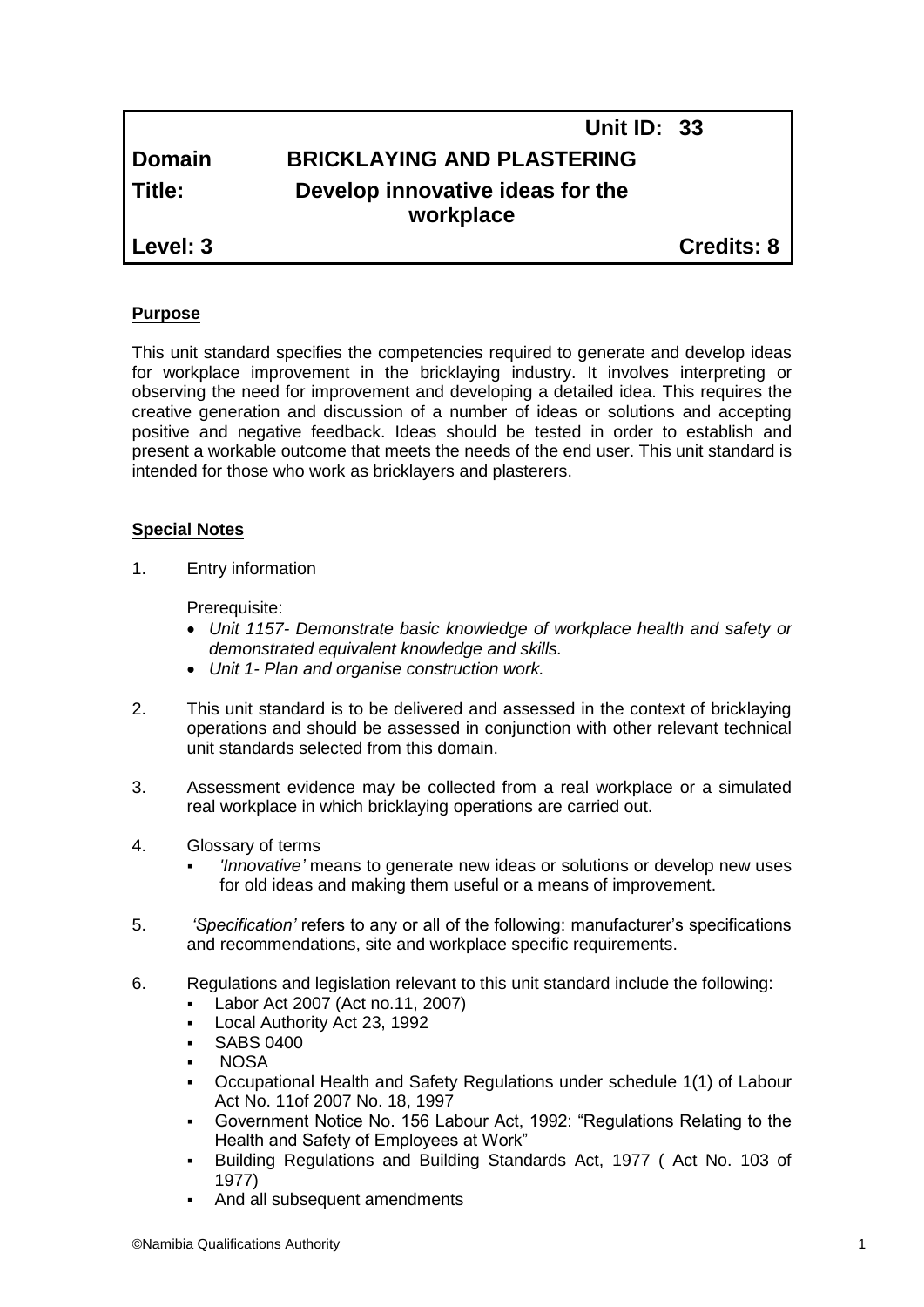# **Quality Assurance Requirements**

This unit standard and others within this subfield may be awarded by institutions which meet the accreditation requirements set by the Namibia Qualifications Authority and the Namibia Training Authority and which comply with the national assessment and moderation requirements. Details of specific accreditation requirements and the national assessment arrangements are available from the Namibia Qualifications Authority and the Namibia Training Authority on [www.nta.com.na](http://www.nta.com.na/)

# **Elements and Performance Criteria**

## **Element 1: Identify the need for innovation in the workplace**

## **Range**

Innovation may include generating new ideas or solutions or developing new uses for old ideas and making them useful or a means of improvement.

Assumptions can be about any convention in the workplace and might include: work process, product, materials, system, tools and working conditions.

User requirements may refer to who will be using the end product, why the product/process is needed, how it will be used, advantages it will provide and where it will be used.

## **Performance Criteria**

- 1.1 The need for innovation within the workplace context is observed.
- 1.2 Assumptions about products/processes are challenged to identify opportunities for innovation.
- 1.3 Possible future contexts and environments for the innovation are projected.
- 1.4 End user requirements are defined.
- 1.5 Resources and constraints are identified.
- 1.6 Factors and ethical considerations that may impact on the idea are researched.
- 1.7 Relevant organisational knowledge is accessed.

#### **Element 2: Generate ideas**

#### **Range**

Creative thinking techniques might include: brainstorming, visualising, forming associations, and building on associations, telling stories**,** creative writing, lateral thinking games, mind mapping, drawings, six thinking hats and using prompts.

Stimulation from alternative sources might include: reading books and industry journals, talking with colleagues and friends, visiting art galleries and museums, going to industry workshops and networks.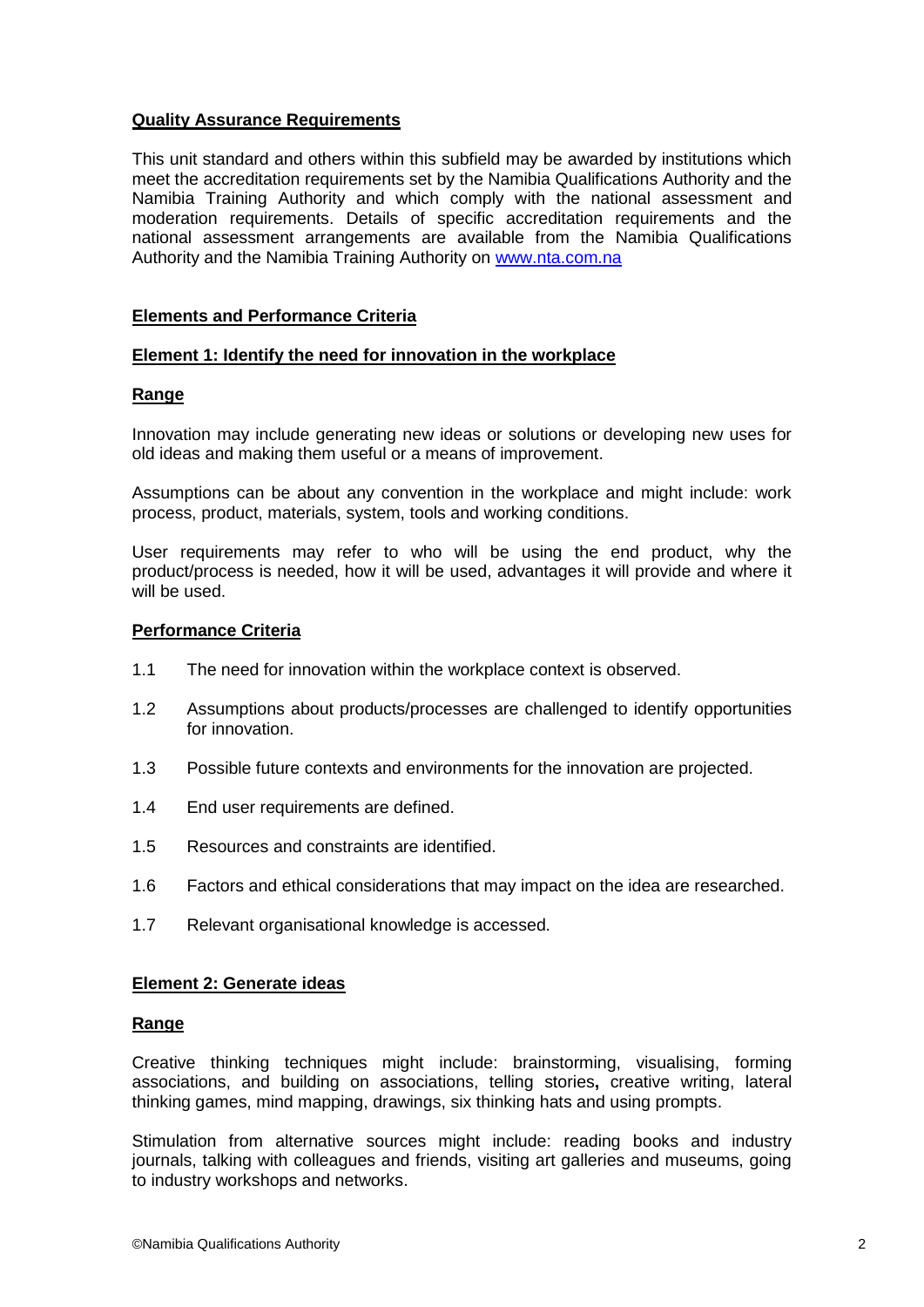# **Performance Criteria**

- 2.1 Ideas are conceptualised using a range of creative thinking techniques.
- 2.2 Relevant knowledge to explore a range of approaches is applied.
- 2.3 Stimulation from alternative sources is sought.
- 2.4 Ideas are tested against brief and other factors.
- 2.5 Preferred option is selected.

# **Element 3: Collaborate with others**

# **Range**

Relevant people might include colleagues, team members, supervisors, managers and clients.

Maintaining a network of peers may include participating in forums, participating in industry training, attending workshops and becoming a member of a network.

# **Performance criteria**

- 3.1 Ideas are developed in conjunction with relevant people.
- 3.2 Feedback is sought and accepted from relevant people in an appropriate fashion.
- 3.3 Ideas are modified according to feedback.
- 3.4 A network of peers is maintained and utilised to discuss ideas.

# **Element 4: Analyse and reflect on ideas**

#### **Performance criteria**

- 4.1 Ideas are analysed from different perspectives.
- 4.2 Appropriate strategies are used to capture reflections.
- 4.3 Ideas are examined to ensure they meet context requirements, best practice and future needs.
- 4.4 Time is allowed for the development and analysis of ideas.

#### **Element 5: Represent ideas**

# **Range**

Communication techniques refer to presenting ideas and may include writing a proposal, building a model, showing a film, presenting a talk, preparing a report or drawing a diagram.